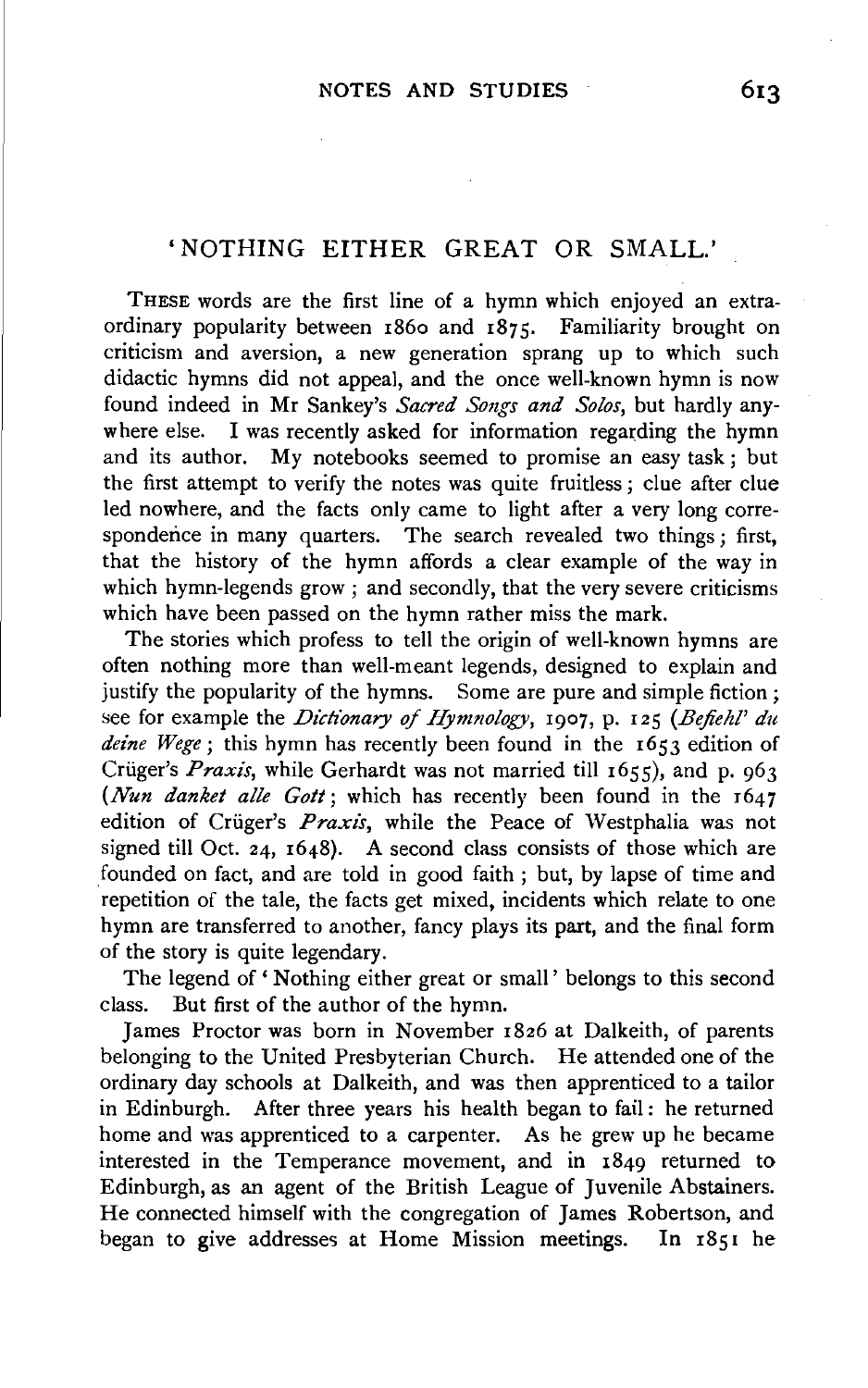### 614 THE JOURNAL OF THEOLOGICAL STUDIES

became Home Missionary to the congregation of William Reid of Edinburgh, and did good work there for five years, meantime attending classes at the University of Edinburgh. Finding the course of training required for the ministry of the United Presbyterian Church rather lengthy, he obtained leave to attend the theological lectures of the Scottish Congregational Hall after it was transferred to Edinburgh in 1855; and in June r857 became Congregational minister at Hawick. For nine months all went well; then came a somewhat severe illness. On returning to work he began a course of lectures on the Acts of the Apostles, and drew from it lessons which were not agreeable to some of his hearers. Soon after he received an invitation to become Congregational minister at Hamilton, and went there in February 1859. less than three months his health again broke down, rest and change availed little, and an attempt to resume work only brought on his final illness. After much suffering he passed peacefully into rest on Jan. 12, r86o. The funeral sermon preached by William Reid was published in r86o under the title of *Undying Friendship;* the biographical portion has furnished much of the information in this article. The preacher probably overrated the abilities of his friend, but he spoke of what he knew from close intercourse ; and at any rate one gets the impression of a man sincere, earnest, fearless, and devoted to his work as a servant of Jesus Christ.

He is known by a hymn which at one time enjoyed an extraordinary popularity, and which has called down upon itself the most trenchant cnticisms. Let us take the criticisms first.

J. A. Froude contributed a paper on 'The Condition and Prospects of Protestantism' to *Erasers Magazine* for January r868 {reprinted in his *Short Studies,* ed. 1878, vol. ii p. r46). In this he relates that he had recently been present at an evening Evangelical Prayer meeting 'in one of our Western Counties', as one of an audience made up of all classes.

'When the first address was over, the congregation sung the following singular hymn, one of a collection of which, it appeared from the titlepage, that many hundred thousand copies were in circulation: $\frac{1}{1}$ 

Nothing, either great or small

[Here follow the six verses in full.]

And this, we said to ourselves, is Protestantism. To do our duty has become a deadly thing. This is what, after three centuries, the creed of Knox and Luther, of Coligny and Gustavus Adolphus, has come to. The first Reformers were so anxious about what men did, if they could they would have laid the world under a discipline as severe as that of the Roman Censors. Their modern representatives are wiser than their fathers, and know better what their Maker requires of them. To the question " What shall I do to inherit eternal life?" the answer of old was not, "Do nothing," but "Keep the Commandments". It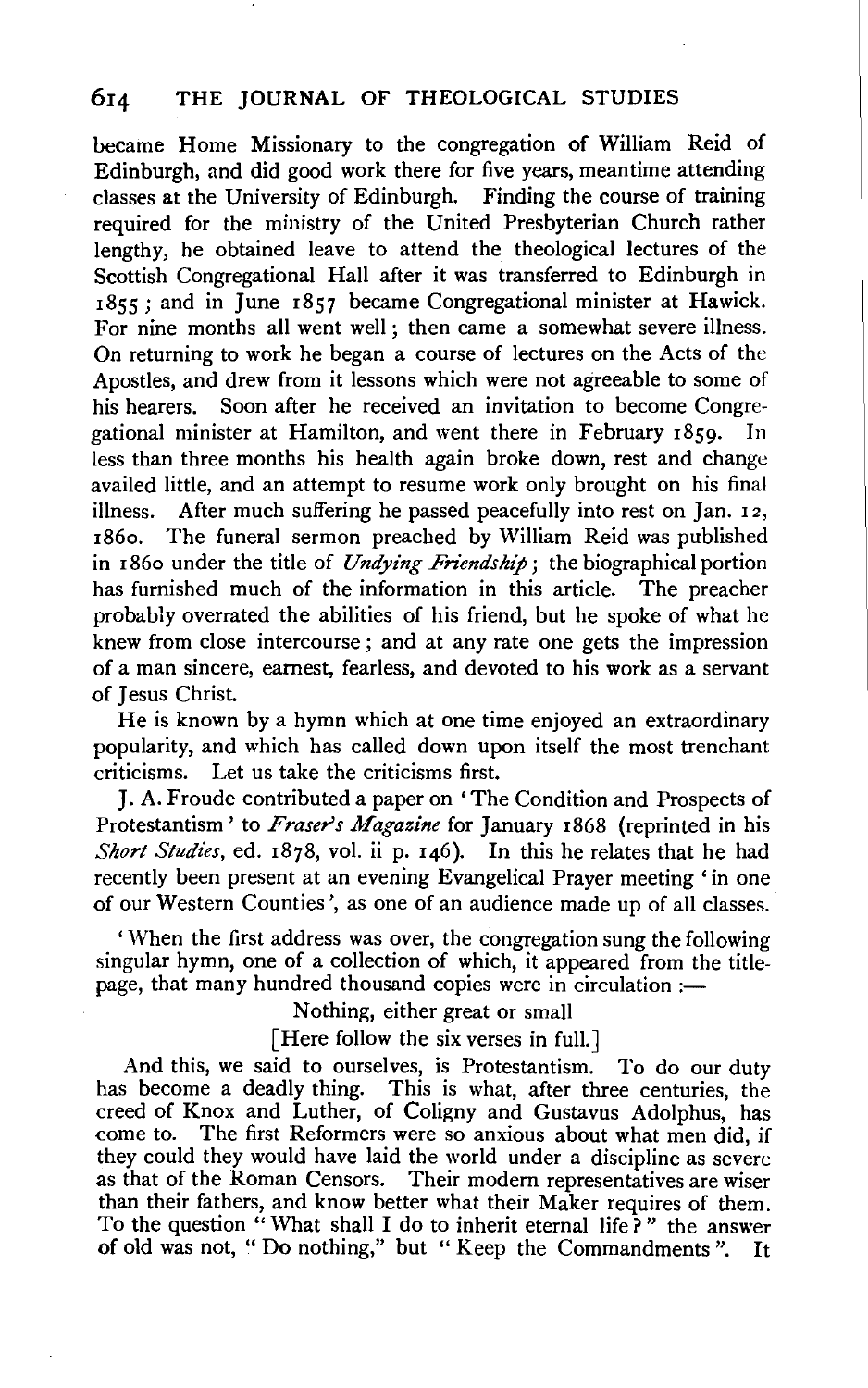was said by the apostle from whose passionate metaphors Protestant theology is chiefly constructed, that " the Gentiles, who did by nature the things contained in the law " were on the road to the right place. But we have changed all that. We are left face to face with a creed which tells us that God has created us without the power to keep the Commandments-that He does not require us to keep them; yet at the same time that we are infinitely guilty in His eyes for not keeping them, and that we justly deserve to be tortured for ever and ever.'

This is strong enough. But Dr R. F. Horton in his *Teaching of (* $r895$ *, p.*  $85$ *) is still more severe. He says:—* 

' Evangelical teaching has followed a course so eccentric that at last it makes the teaching of Jesus seem unorthodox. It has come to such a pass that the Law of the New Covenant has been nowhere so discredited as in the house of His friends. As against His express words, *every one that heareth these words* of *mine and doeth them,* a Christian lyric has been composed to the effect-

Doing is a deadly thing, doing ends in death.

If we come to ask what explanation they would give who have thus contrived to exactly reverse the word of their Lord, we get the answer, which has already been hinted at, that they are following the doctrine of St Paul.'

Does this criticism of the little hymn really hit the mark? Its style is bald to a degree. But it reveals its own purpose. Its very form suggests the after-meeting and enquirer's bench ; it looks like a versifi cation of words spoken by the writer at an after-meeting. Let us turn to the version given in the sermon, and to the foundation of the legend about it.

'It was while connected with this congregation [i.e. about 1850] that an incident occurred which shews the character of the man. Mr Robertson had preached two sermons from the words "My ways are not as your ways'' [really Isaiah lv 8], in which he first shewed what were a sinner's ways of attempting to save himself, and then what was God's way. Two days after, he received a MS poem, entitled " The mistake and its rectification". In the first part of the poem the author describes the mistakes of sinners in seeking to make a way of salvation for themselves ; and then, in the second part of it, he shews the error of such. As the second part consists of only a few stanzas, I may be excused for here giving it in full.

> 'Twas thus I plodded on, And would have plodded still, If I had not been shewn The heights of Sinai's hill. [Eleven stanzas follow.]

Mr Robertson, as you may suppose, was much struck with the composition. . . . He often read it to enquirers, and found that it met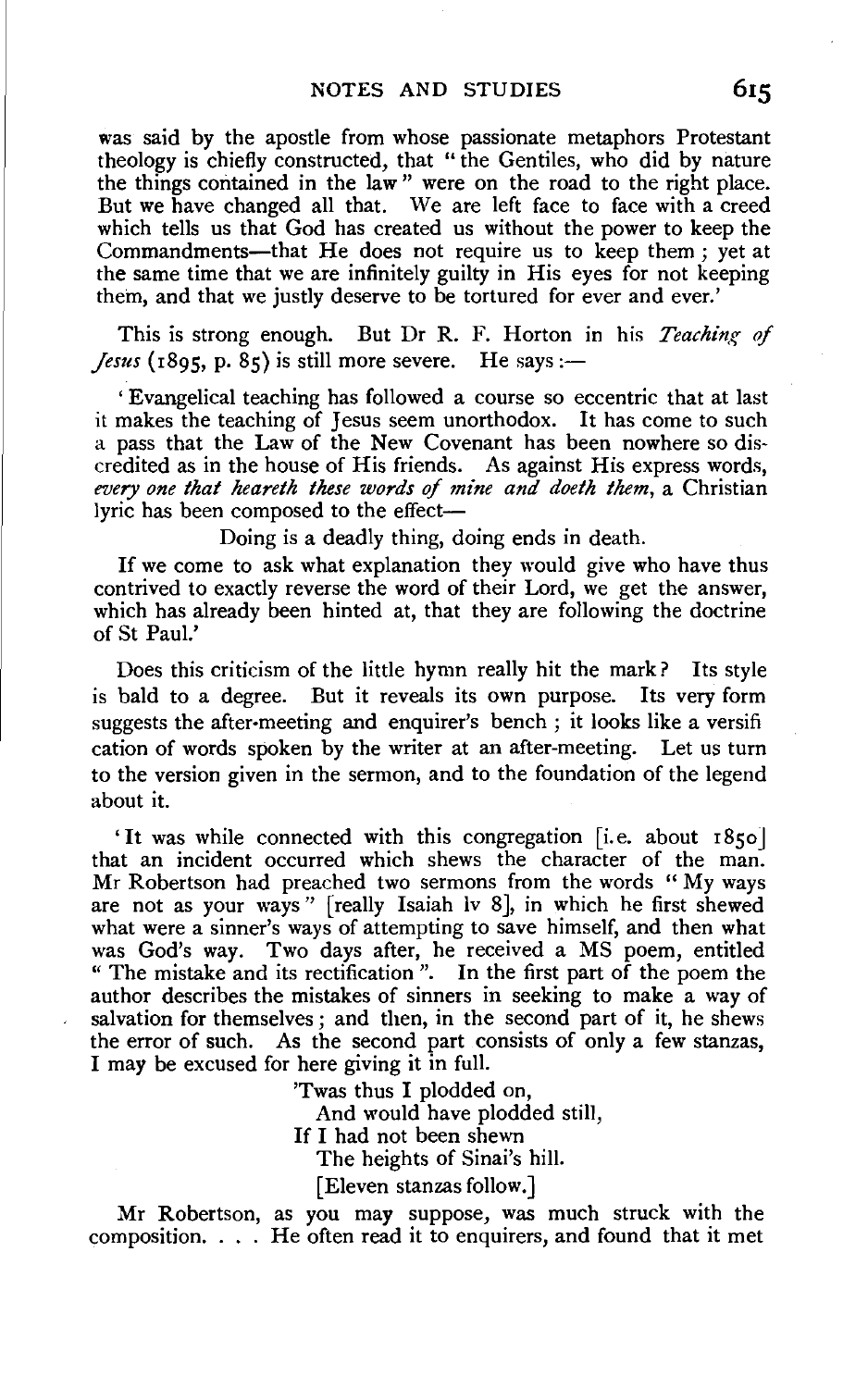## 6r6 THE JOURNAL OF THEOLOGICAL STUDIES

their case. Copies of it were asked by many; and in due time it found its way to the world in connexion with the Stirling tract circulation scheme. All this was unknown to its author. Some four or five years afterwards, Mr Proctor, on entering a book shop, observed it lying on the counter, and taking it up, thought he was familiar with the verses; and, what is singular, at this moment Mr Robertson entered the shop, and finding the tract in his hand, said "By the way, did I never give you a copy of this?" "No," was the reply ; "but I gave you a copy." For the first time his minister knew who was its author ; and on telling how it had been blessed to many souls, he replied that he " was glad to learn that he had not been altogether useless in the world". Mr Robertson, believing that his poetical talents might be turned to good service in the cause of Christ, requested of him farther contributions of a similar kind. In complying, he supplied a few pieces in which he gives expression to the subsequent experience of the believer. He says :the subsequent experience of the believer. He says :—<br>"Since I discovered Jesus to be the end of the law for righteousness

to every one who believeth, I have more than once met with a poor sinner seeking peace at the foot of Sinai, instead of the Cross, and coming as little speed as I did ; and as I have heard him now and again in bitter disappointment and fear, groaning out 'What must I do?', I have said to him 'Do ! do ! what *can* you do? What do you *need*  to do?-

Nothing either great or small, Nothing, sinner, no-Jesus did it-did it all, Long, long ago. When He from His lofty throne Stooped to *do* and *die,*  Everything was fully done-Hearken to His cry: 'It is finished!'-yes indeed-Finish'd every jot; Sinner, this is *all* you need—Tell me, is it not? Weary, working, plodding one, Why toiling so? Cease your doing ; all was done Long, long ago. Till to Jesus' work you cling By a simple faith; Doing is a *deadly* thing-Doing leads to death. Cast your deadly doing down-Down at Jesus' feet; Stand in Him, in Him alone, Gloriously complete."'

Practically the same account is given in the *Life of James Robertson of Newington* (1887, pp. 149, 150). There it is said that *The Mistake*  was sent to Mr Robertson on the Monday, and was frequently used by him, but always in MS.

' It had, however, afterwards been printed, and widely circulated, as one of the series of "Stirling Tracts". The authorship of it was not known for about five years. In a bookseller's shop Mr Robertson met a friend, whom he noticed to be eagerly looking at this "Stirling Tract". Surprised to see it in print, he asked him : " It that new to you? Did I never give you a copy of it?" "It is new to me in *this* form," replied the other. "You never gave me a copy, but I sent you one." This friend-the Rev. James Proctor, who died soon after-was much touched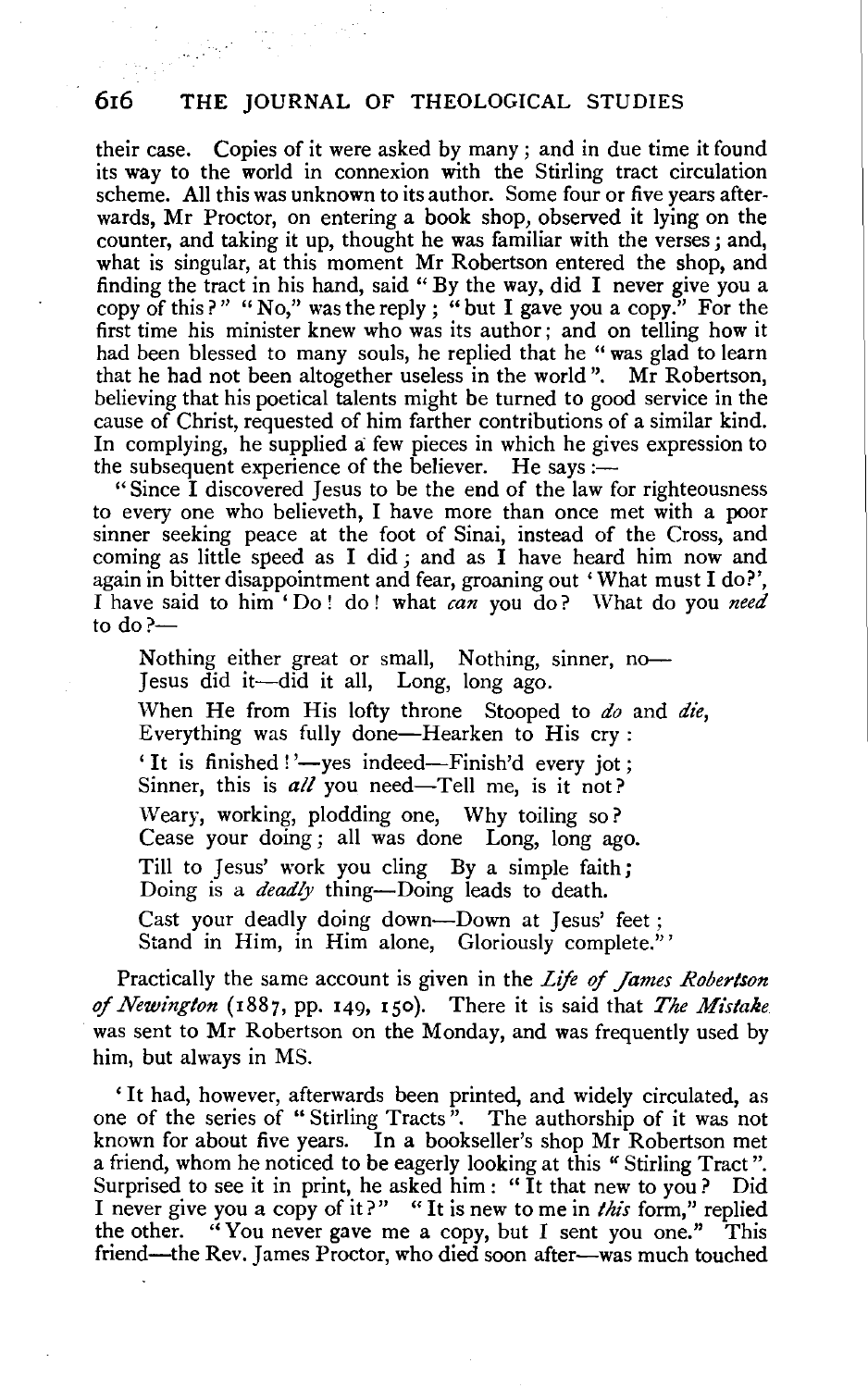on hearing how useful his lines had been to many; and agreed, at Mr Robertson's request, to write other verses, suitable for those asking what they "must do to be saved". They were published, along with the former, by " the Book Society", under the title, Man's Way and God's  $Wav$ <sup>'</sup>

The vagueness of this account has led some of those who read it to believe that *The Mistake and its Rectification* was identical with the hymn *Nothing either great or small.* The last stage is reached in a letter (sent by a lady in Edinburgh, under date Dec.  $7$ ,  $1910$ ) in reply to enquiries:-

'I had often heard the tale of how the hymn "Nothing either great or small" was written by James Proctor .... He had been in distress of soul, but, on hearing Mr Robertson preach one Sabbath morning (I forget the text exactly) he, with great joy, entered into the light, and accepted the finished work of Christ. In the afternoon he wrote that hymn and sent it unsigned to Mr Robertson, who was delighted with it, and took it next day to Mr Stevenson the publisher on the Mound to have a number printed on a page slip. In a few days Mr Robertson called back at Mr Stevenson's for the hymn-sheets, and found this student in the shop. On getting the sheets Mr Robertson handed one to Mr Proctor. The latter, glancing at it, said he had seen that before, which surprised Mr Robertson, who said that he had got it in manuscript.'

Thus the incidents which really relate to *The Mistake* are transferred to the hymn, and furnished with a new setting, and the story passes into the region of legend. As a matter of fact *The Mistake and its Rectification* appeared in the end of 1853 at Stirling (advertised as ready

1 The collection entitled *Man's Way and God's Way* is on sixteen tiny pages, printed for the Scriptural Knowledge Book and Tract Repository of St Heliers, Jersey ; without date on title or at end of preface. The unsigned preface (apparently by Mr Robertson, evidently in 186o) states that the author, the Rev. James Proctor, had 'been recently taken away by death' ; and gives an account of the origin of the hymns. It says that Mr Proctor 'consented to Mr Robertson's request to furnish a variety of other lines adapted to the circumstances of such as are ''asking the way to Zion ''. Some of those little pieces are here appended.' Besides *The Mistake and its Rectification* and *Nothing either great or small* (with the prefatory note printed in the funeral sermon) there are only: $-$ 

- r. Come, poor sinner, come away.
- 2. 0 yes, I'm sinful, that I know.
- 3· I've tried in vain a thousand ways.
- 4• 'Abide in Me,' or peace will leave thee.
- 5· Dark day when Eden's crown was lost.

Sincerity and spiritual-mindedness breathe through all ; the poetical gift is not very evident.

经营费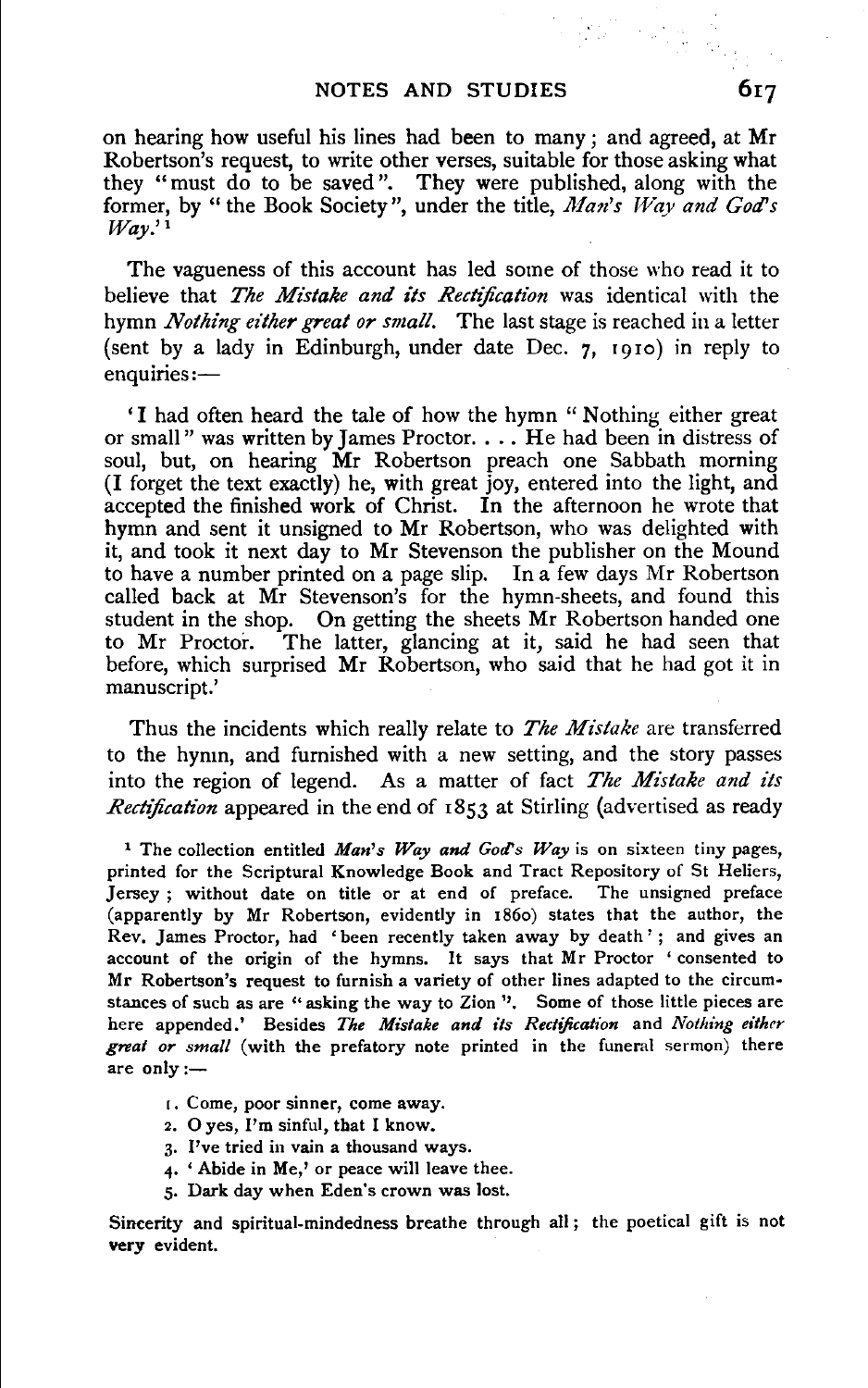# 6r8 THE JOURNAL OF THEOLOGICAL STUDIES

in the *British Messenger* for November x853; the file copy kindly lent from Stirling is dated January  $r854$ ; the first part consisting of twentysix verses, beginning

> With conscious guilt opprest, Of God and hell afraid- I smote upon my breast, Repented, wept and prayed,

and the second part in twelve verses, as printed in the funeral sermon. These thirty-eight verses have not one line in common with *Nothing either great or small.* That hymn was evidently written, at Mr Robertson's request, some five years after *The Mistake.* Mr Stevenson, in reply to enquiries, says that it was not printed by or for him, but was published by the Dublin Tract Repository ; and a copy of the Dublin leaflet (undated, but about  $x857$ ) is now before me. It is headed *Deadly Doing,* with the subtitle 'What then must I DO to be saved? ', and with the text in full of Gal. ii  $16$ ; Heb. ix  $14$ ; Col. ii 10. The variations from the 186o version are

> Sinner, this is all *your* need. \Veary, working, *burden'd* one, Why *toil you* so ? Doing *ends in* death.

It was afterwards published as a leaflet in the Stirling series of Tracts, entitled *What must I do?*; but this was not till July 1865.

Let us turn then to the teaching of the hymn. It is clearly founded on the question of the Philippian Jailer, and on St Paul's answer, ' Believe on the Lord Jesus Christ and thou shalt be saved'. The writer also had in his mind Col. ii 10, and probably Romans x 3-9. He was certainly thinking of our Lord's saying 'It is finished'. If he had any other sayings of our Lord in his mind they may have been 'Come unto Me all ye that labour and are heavy laden, and I will give you rest', or ' Ye will not come unto Me that ye might have life', or 'This is the work of God, that ye believe on Him whom He bath sent'. The appeal of the hymn is this. 'You feel that you are a sinner in the sight of God. Do not try to work out a righteousness of your own, and refuse to accept the salvation offered you by Jesus Christ ; for that is a deadly and dangerous course of action. Submit yourself to Jesus Christ, accept the salvation He offers you, and you will find in Him all you need.'

Whatever Froude may say, this is the teaching of Luther and of the Reformation generally (see Article XX of the Augsburg Confession and No. XIII of the Thirty-Nine Articles); and it was not unrepresented at